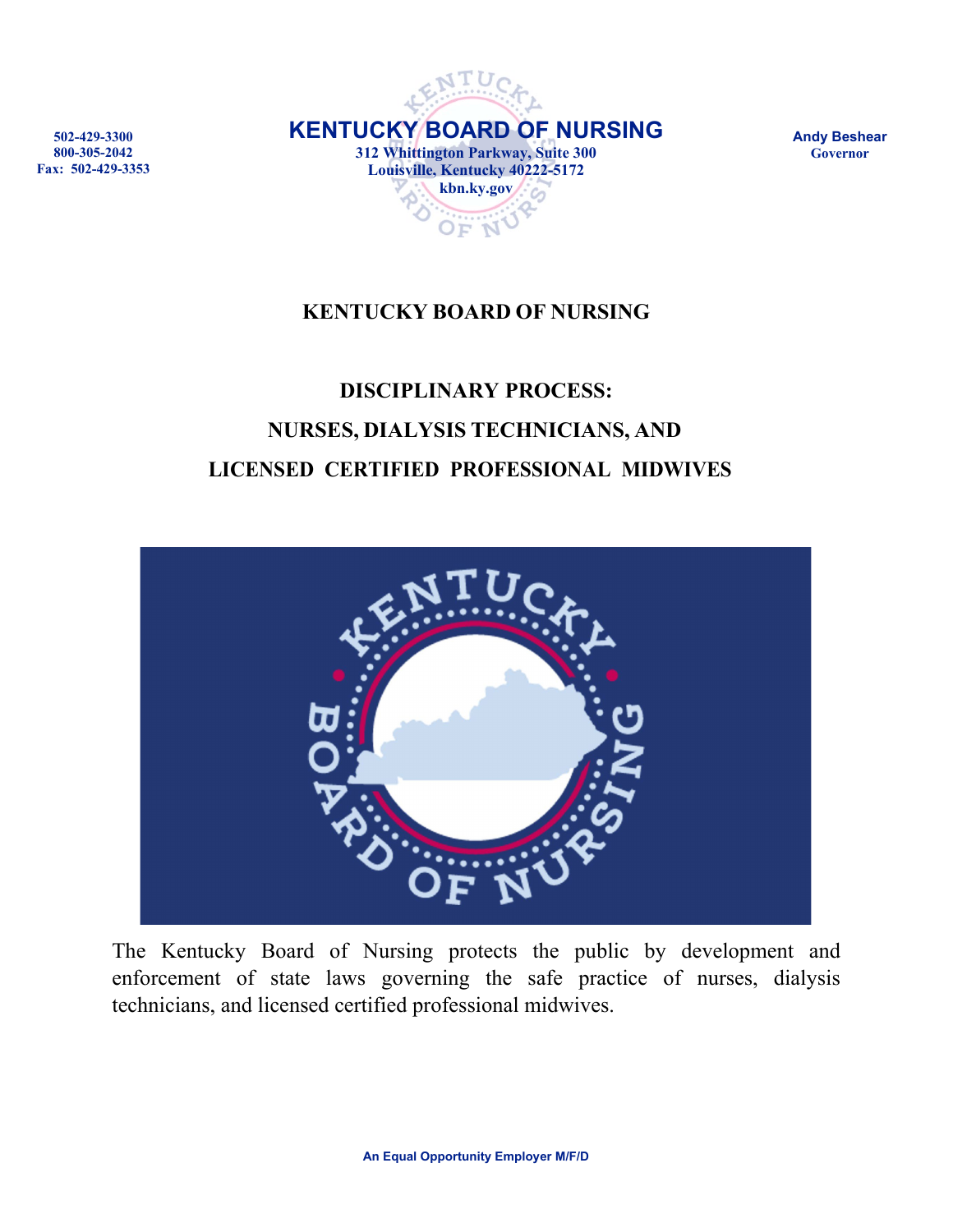Produced by KBN Investigation Branch Staff

Revised by Jeffrey R. Prather, Legal Services Section Supervisor

### **Introduction**

The General Assembly has authorized the Kentucky Board of Nursing to regulate the nursing profession to protect and safeguard the health and safety of the citizens of the Commonwealth of Kentucky. *See*, Kentucky Revised Statutes (KRS) 314.021(1).

All individuals licensed or privileged under provisions of this chapter shall be responsible and accountable for making decisions that are based upon the individuals' educational preparation and experience in nursing and shall practice nursing with reasonable skill and safety.

## *Id.* at (2).

Similar language is codified in regulation for dialysis technicians (DTs) and licensed certified professional midwives (LCPMs). This article will focus on the disciplinary process for the three license types that are within the jurisdiction of the Kentucky Board of Nursing.

Kentucky is a Mandatory reporting state in which any person, including the licensee, that has knowledge that a violation of laws, pertaining to nurses or DTs is required to report it to the Board pursuant to KRS 314.031(4) (nurses) and KRS 314.035(3) (dialysis technicians). A LCPM or an employer of an LCPM, must report any violation of KBN regulations by an LCPM to the Board pursuant to KRS 314.408(4). Any violations detailed in KRS 314.091(1), 201 KAR 20:470, and 201 KAR 20:630 are subject to these reporting requirements.

## **I have received a complaint, what happens then?**

If the complaint establishes a colorable violation, the Board staff notifies the licensee via mail. The licensee is sent a Notice of Complaint letter, a copy of the complaint, and an Official Response Form to the address of record with the Board. The licensee must provide a written, legible, verified response to the Board within 30 days of receipt of the complaint. *Id.* at §1(4). The Board expects the licensee to cooperate fully with these requests. *See*, KRS 314.095.

Please be sure your address of record is correct! The licensee "is deemed to have consented to service of notices or orders of the board at the mailing address on file with the board" and correspondence "mailed or delivered to the mailing address on file with the board constitutes valid service of the notice or order." *See*, KRS 314.107; 201 KAR 20:370 §1(10), 201 KAR 20:470 §13(1), 201 KAR 20:630 §4(1).

If the Board has "reasonable cause" to believe that the licensee is unable to practice with reasonable skill and safety, or that the individual has abused alcohol, drugs, or controlled substances, the Board has the authority to order the licensee to undergo a mental health, neuropsychological, psychosocial, psychosexual, substance use disorder, or physical evaluation.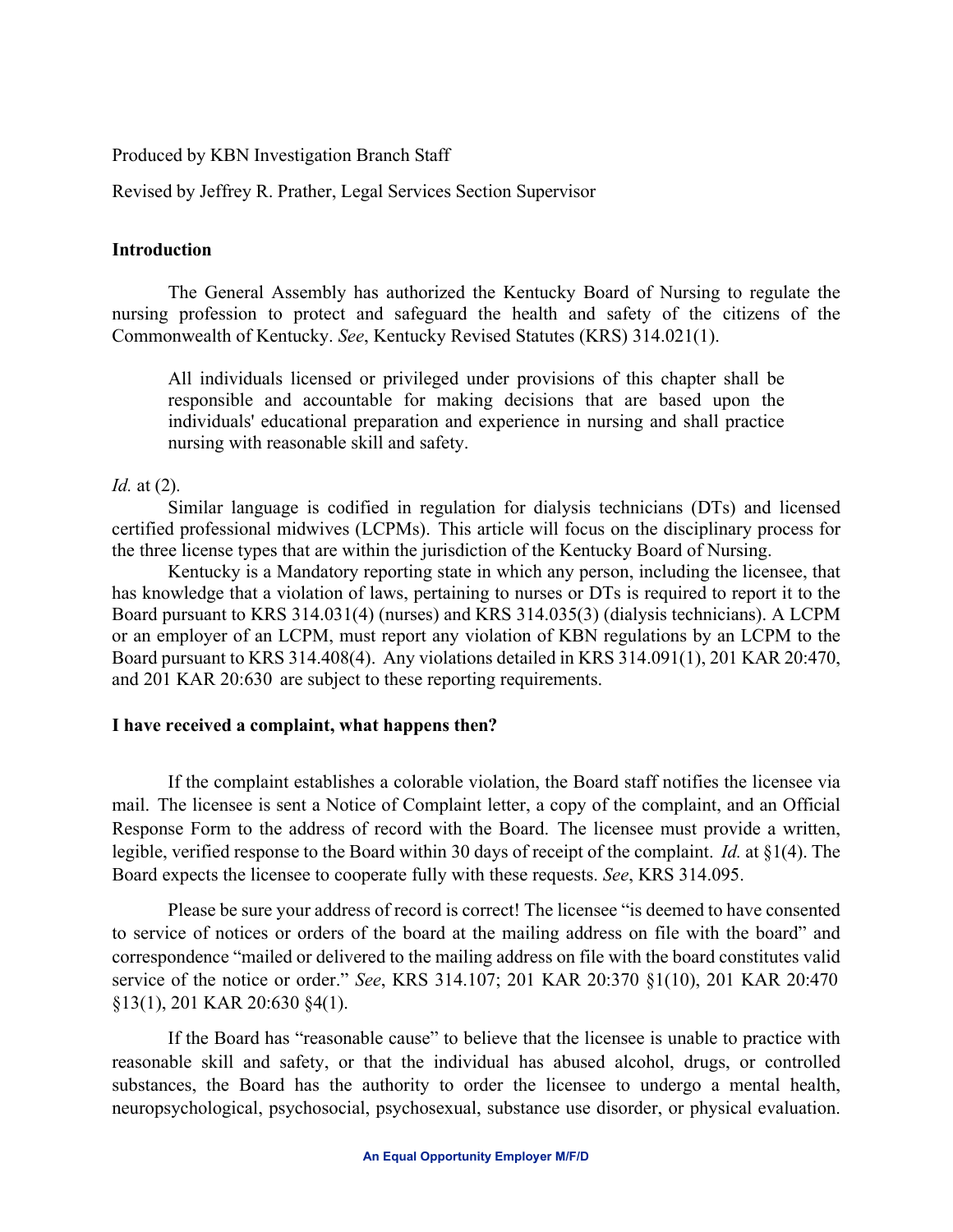*See* KRS 314.085. It is worth noting that every licensee is deemed to a have consented to this authority. Moreover, the licensee is responsible for paying the cost of the evaluation and selecting the appropriate evaluator from a list approved by the Board.

Moreover, Board staff may also request an informal meeting with the licensee to discuss the allegations. *See*, 201 KAR 20:161 §1(4)(c). Investigative meetings are routine, and the licensee may have private counsel attend, as well.

#### **Potential Actions by the Board**

Not all complaints are equal.

## **Working While Under Investigation**

Generally, if the license is current, the licensee is allowed to maintain employment in Kentucky during the investigation. The details of the investigation are confidential until final resolution, and that the licensee may practice without restrictions provided the license expiration date is current and there is no active discipline. The fact that an investigation is ongoing is conveyed if an employer or other interested person contacts the KBN to determine the licensee or credential holder is under investigation No other information about the investigation is shared at that time. The employer may submit a written request to the KBN to be notified of the outcome. The exception to this is if an Immediate Temporary Suspension is issued.

#### **Immediate Temporary Suspensions**

In rare cases, the allegations rise to a level that may require an immediate temporary suspension of the license. This an emergency action, taken unilaterally by the Board, against an individual's license when there is an urgent need to protect the health and safety of the public.

The President of the Board may determine that an Immediate Temporary Suspension of a license is to be issued when "disciplinary action or an investigation is pending," and such immediate or emergency action is necessary in order to protect the public. The Executive Director of the Board, or designee, may issue the Order of Immediate Temporary Suspension ("ITS Order"). *See*, KRS 314.089. In addition to allegations that involve public protection, immediate temporary suspensions may also be ordered for failure to pay a license fee (*see,* KRS 314.075); for failure to pay court ordered child support (*see,* KRS 205.712); or for failure to comply with a request for a Board ordered evaluation as described in the following paragraph.

If the Board has entered an ITS Order against a license, the licensee may seek prompt review by requesting an emergency hearing "to determine the propriety of the Order." An emergency hearing is scheduled within ten (10) "working days" of the request for hearing, and the Board has the burden of proof to affirm the propriety of the Order by presenting "substantial evidence." *See*, KRS 314.089, KRS 13B.125. The emergency hearing is conducted by a Hearing Officer. If the ITS Order is affirmed, it becomes a "Final Order." The licensee may appeal to the Jefferson Circuit Court. *Id.* Regardless, the cost of the emergency hearing may be imposed upon the licensee. *See*, 201 KAR 20:162 §7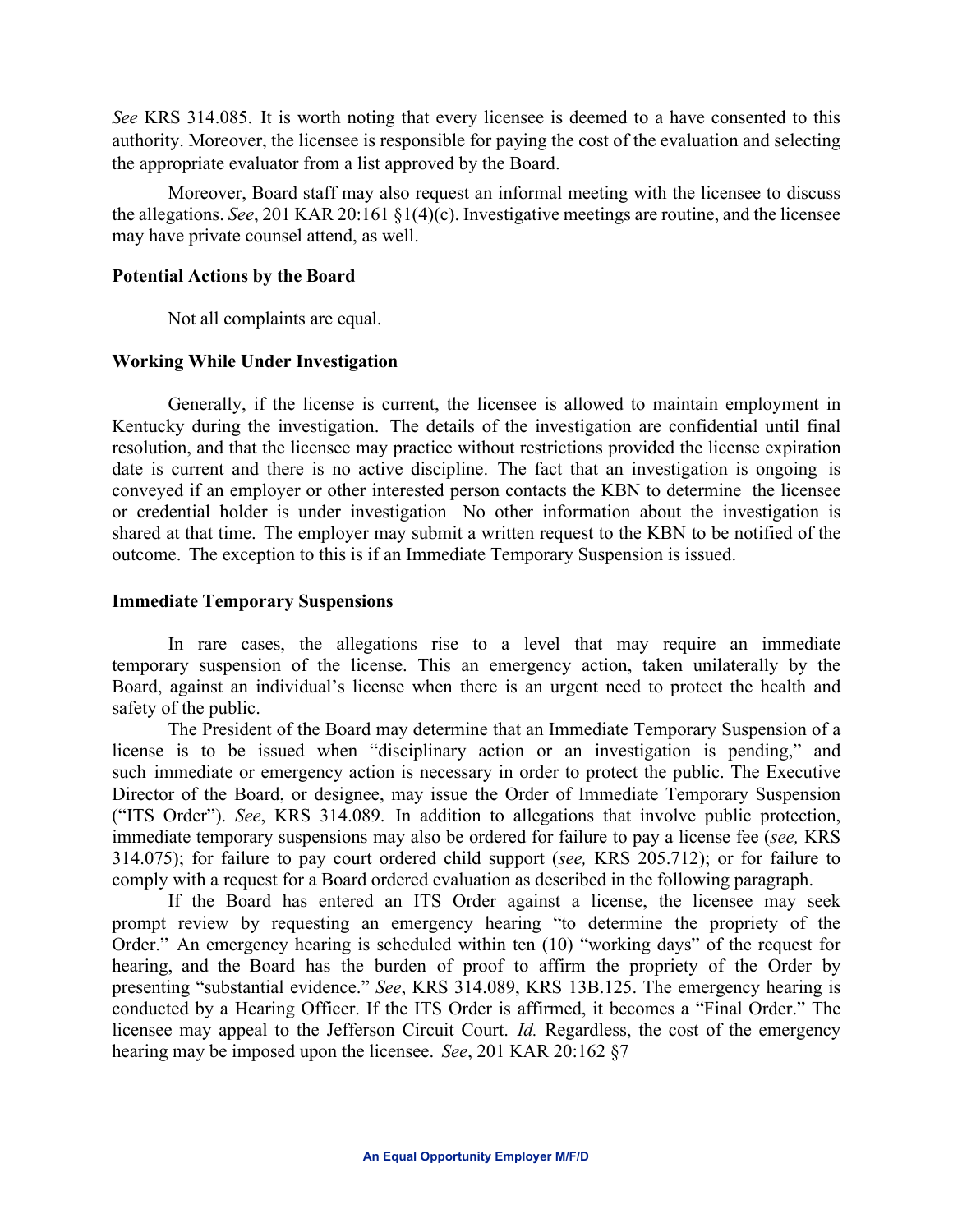#### **How are complaints resolved?**

**Closed:** The Board may find that the claim is unsubstantiated: that there is no basis or proof of the allegation. When this occurs, the complaint is closed by Board staff.

**Letter of Concern:** The Board may find that there is a basis for the complaint, but it does not rise to the level of a civil penalty, continuing education hours, reprimand, suspension, or revocation. In this case, the Board may issue a Letter of Concern, which expresses concern regarding an issue discovered during the investigation. Letters of Concern are not considered discipline action against the license.

**Consent Decree:** If the Board finds that the incident was minor or non-intentional, it may enter into a Consent Decree with the licensee. The licensee waives the right to a formal administrative hearing and agrees to pay a civil penalty. Additional continuing education related to the nature of the complaint may be a term. Consent Decrees are considered informal action.

**Agreed Order: Board staff may offer a negotiated settlement.** An "Agreed Order" is a settlement under which the licensee admits the violation, and negotiates with the Board staff the specific terms of the discipline. Agreed Orders have to be approved by and executed by the KBN Executive Director. Once they are, they have the full force and effect of a decision rendered through the hearing process and are considered a formal disciplinary action. Like a Consent Decree, the licensee waives the right to a formal hearing, as well as the due process rights afforded under KRS Chapter 13B.

Civil Penalties of up to \$10,000 may be imposed by the Board.

## **What are the possible actions that can be taken against a license?**

**Reprimand:** Reprimands are discipline, but they may not affect the licensee's ability to practice. They generally impose a civil penalty and require completion of additional continuing education. If appropriate, it may be necessary for the licensee to submit to drug screening.

**Limitation/Probation:** In other cases, the license to practice is limited or probated. The licensee continues to practice, subject to conditions determined by KBN. Restrictions may include: the area in which the licensee is allowed to practice; practicing with supervision; and/or having limited or no access to narcotics or other medication. Probation may include: meetings with KBN staff; random drug/alcohol screens; substance abuse treatment; and employer reports.

**Voluntary Surrender:** A licensee can agree to surrender the license for a period, but it may be reinstated after certain conditions are met, unless the licensee has signed a permanent voluntary surrender.

**Suspension:** The licensee loses the right to practice nursing for a specific amount of time. The Board's order will specify conditions that must be met prior to reinstatement of the license, which may include: a substance use disorder, mental health, neuropsychological, and/or physical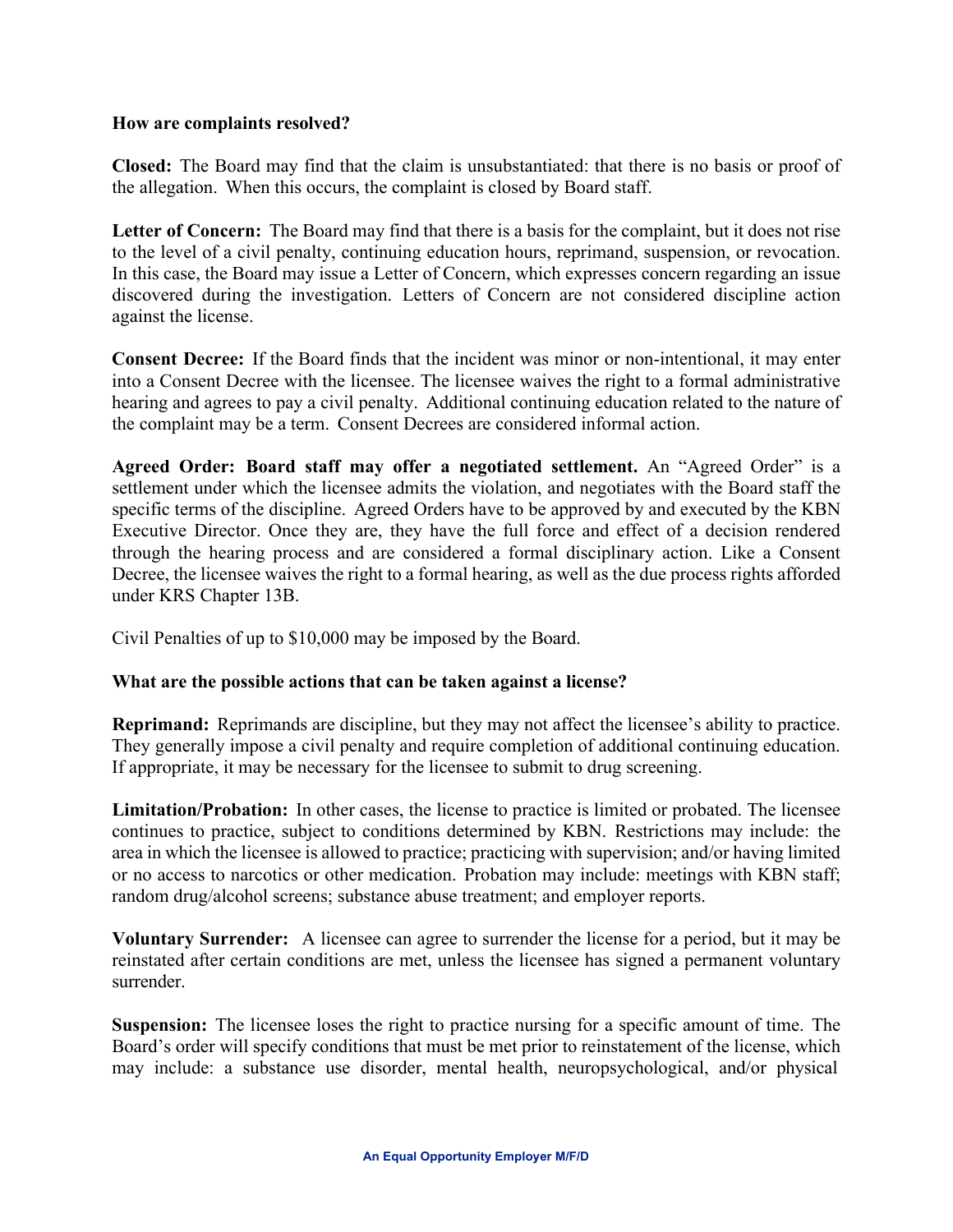evaluation; counseling reports; random drug/alcohol screens; and letters of recommendation. A hearing may be required to consider reinstatement of a license.

**Reinstatement Denied:** Reinstatement of a lapsed/suspended license can be denied by KBN until specific conditions are met.

**Licensure Denied** The applicant is denied licensure in the commonwealth of Kentucky.

**Revocation:** The licensee loses the ability to practice in the commonwealth of Kentucky. A licensee may reapply for a license after the period of time specified by the Board's Order unless a permanent revocation is entered. A nurse will be required to retake and successfully pass the National Council Licensure Examination (NCLEX).

Failure to comply with the terms entered will result in the license being suspended or denied reinstatement. If the Board and the licensee fail to reach a resolution to the allegations, the Hearing process may be initiated.

## **Formal Administrative Hearings**

Investigations proceed to the administrative hearing process if the licensee chooses not to respond to the allegations or chooses not to accept the proposed settlement. The hearing process is initiated by the issuance of the Notice of Hearing and Statement of Charges. The Notice of Hearing informs the licensee, or "Respondent," that the Board of Nursing, the "Petitioner," is bringing formal action against the licensee. The notice lists the specific charges or violations of law, provides the date, time, and location of the hearing, and a statement of the licensee's legal rights. The Respondent is required to file a response or answer to the charges within twenty days of receipt of the Notice of Hearing and Statement of Charges; the failure to do so may result in an admission of those unanswered charges. If the Respondent fails to respond or participate in the Hearing Process, the Hearing Officer has the authority to grant a Default Order in favor of the prosecution. It is not a defense to state the licensee did not respond because the licensee did not receive the Notice – if Board staff sent it to the address of record.

The Respondent may elect to proceed to a hearing without counsel; however, the Respondent has a right to hire counsel to represent them.

A pre-hearing conference will be scheduled. This is a meeting between the Respondent and her/his attorney, if applicable, the investigator, the prosecuting attorney, and the Hearing Officer to discuss preliminary matters prior to the actual hearing date. If requested, the Hearing Officer can issue subpoenas for witnesses to testify on behalf of the Respondent. The prosecuting attorney is the counsel for the Board responsible for bringing the Statement of Charges and presenting the case before the Hearing Panel, as well as any post-hearing process. The Respondent, and counsel for the Respondent have a right to be present at all times except during deliberations of the Hearing Panel.

The Kentucky Rules of Evidence may not apply in the Board's disciplinary hearings. For example, hearsay evidence is admissible at the discretion of the Hearing Officer. The Board's Executive Director and the Hearing Officer have authority to issue subpoenas.

A panel consisting of two Board Members and the Hearing Officer conduct the hearing, which is open to the public. The Board Members on the hearing panel act as the "finders of the fact" (i.e., jurors), and base their decision in the case solely upon the evidence properly admitted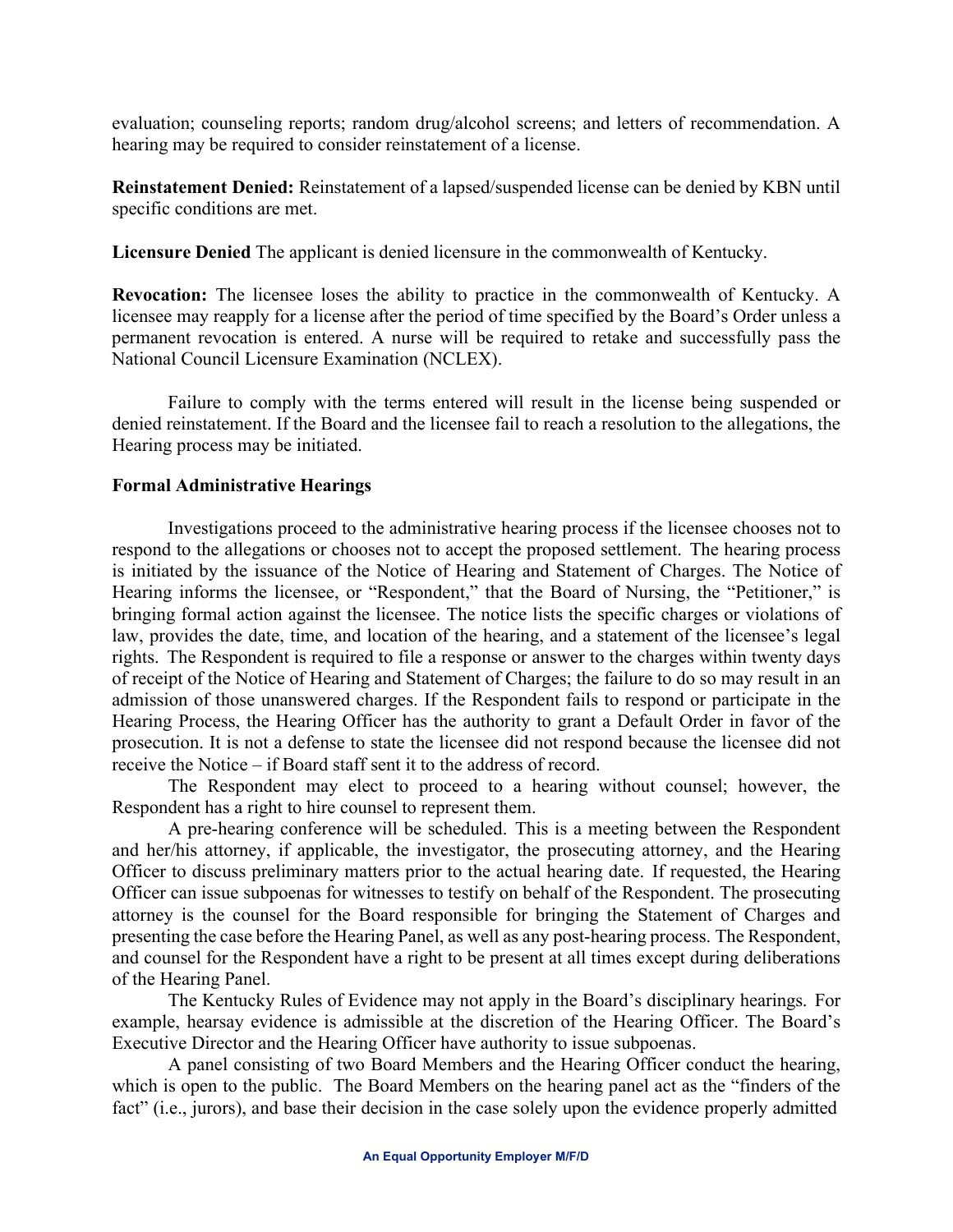at the hearing. At the conclusion of the hearing, the panel goes into closed session to deliberate the case. The Hearing Officer's primary role is to conduct the hearing and rule on legal issues raised by the parties, much like a judge. Moreover, at the hearing's conclusion, the Hearing Officer votes as a tiebreaker if the Board members are split regarding a ruling. In the case of an emergency hearing, only the Hearing Officer presides. *See*, KRS 13B.

If found guilty of at least one of the charges, the Respondent shall bear the costs of the Hearing Officer fee, court stenographer fee, civil penalty, and the cost of the Board hired expert witness, if applicable.

## **COVID-19**

During the Pandemic, the Hearing Officer has ordered that the panel, parties, and witnesses attend the hearing via video conference, unless either party objects.

#### **Due Process of Law**

The Respondent's rights are guaranteed by the strict adherence to the constitutional principles of Due Process. The Respondent has the right to representation by an attorney of his or her own choice and retention; the right to confront and cross-examine witnesses; the right to present witnesses and evidence; and the right to present rebuttal testimony.

The Board has the "Burden of Persuasion." The Board must prove its case by a "preponderance of evidence" or in the case of an emergency hearing, by "substantial evidence."

Both parties may make an opening statement, present evidence, and make a closing argument before the Panel deliberates.

#### **Deliberation and Recommended Order**

At the conclusion of the evidence, the Hearing Panel deliberates in a closed session. The Hearing Panel issues a "recommended order," which is not final until it has been reviewed and "ratified" (i.e., approved) by the full Board at the next regular Board meeting. The Hearing Officer prepares the recommended Findings of Fact, Conclusions of Law, and Order, and the parties have 15 days after the Hearing Officer has mailed the Recommended Order to file "exceptions" to the Recommended Order.

#### **Final Order**

The Recommended Order and any exceptions are submitted to the full Board for review, and ratification. The Board has 90 days after the receipt of the Recommended Order to issue its Final Order. The Final Order must be based solely on the testimony and exhibits introduced as evidence at hearing.

# **Right to Appeal**

Should the ruling be adverse to the Respondent, she or he has the right to appeal to the Jefferson County Circuit Court. The party filing the appeal, now the "Appellant," must file the appeal within 30 days after the Final Order is mailed to the parties. Appeals are solely based on